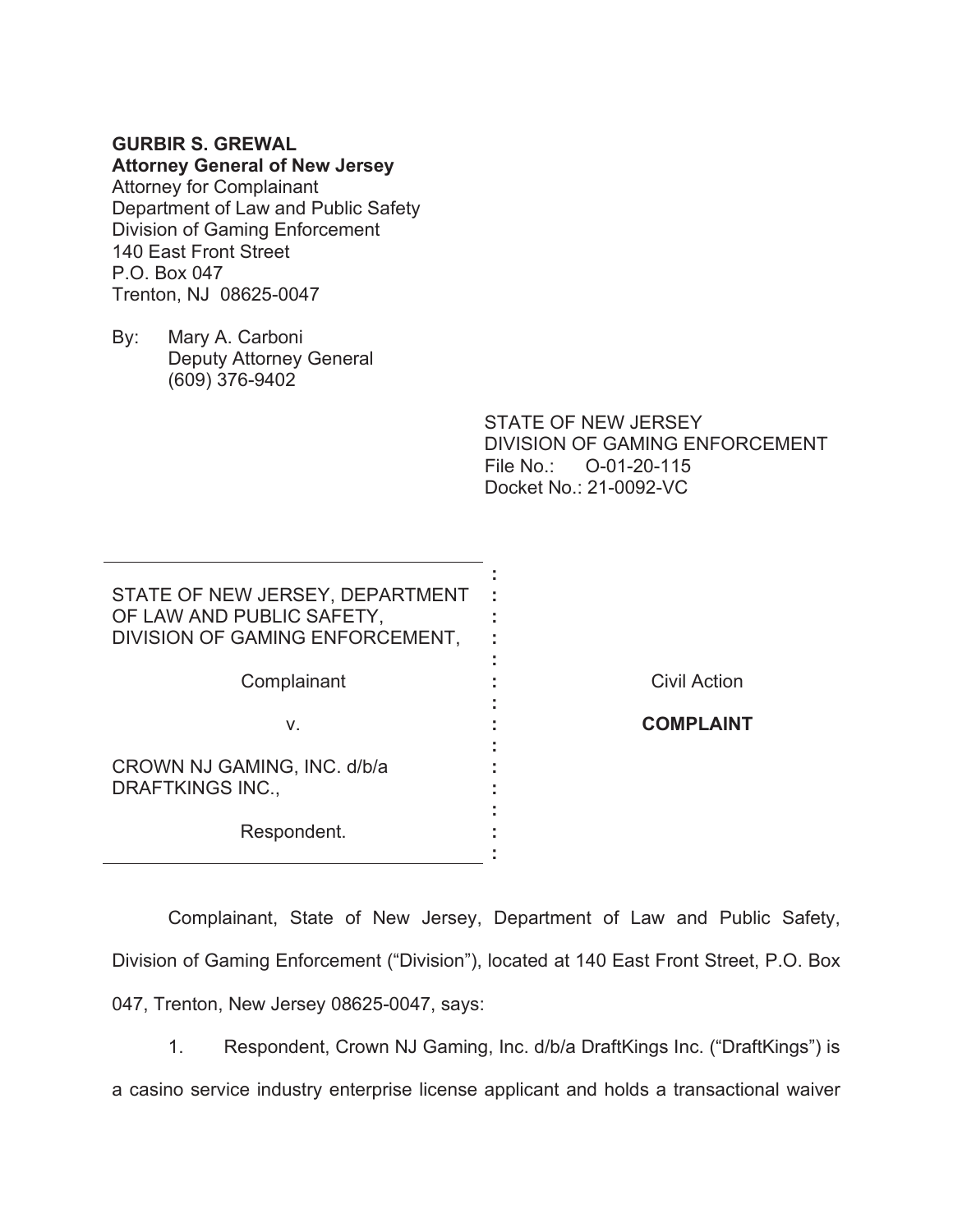to conduct business in New Jersey. Patrons may wager online if physically present in New Jersey and are not prohibited from doing so by reason of being excluded, selfexcluded, underage, or otherwise prohibited.

2. DraftKings offers online gaming to the public through its partnership with Resorts Digital Gaming, LLC ("Resorts Digital"), which is affiliated with DGMB Casino, LLC d/b/a Resorts Casino Hotel ("Resorts").

3. Resorts holds, and at all times relevant hereto, held, a valid casino license.

4. Resorts Digital holds, and at all times relevant hereto, held, a valid Internet gaming permit. Accordingly, Resorts Digital was authorized to conduct Internet gaming.

5. *N.J.A.C.* 13:69G-2.4(b)1 provides that procedures must be established to ensure that Internet self-excluded patrons do not receive any type of promotional materials related to Internet gaming.

6. On November 25, 2020, patron "AC" complained to the Division that despite the fact he has been self-excluded for lifetime since 2012, he received a promotional mailing from DraftKings at his home.

7. When DraftKings sends out a direct promotional mailing, the target names and addresses are manually reviewed by a DraftKings employee. Any individuals who are on the self-exclusion list are removed from the mailing list.

8. In this instance, a third-party group, **and the set of the set of the set of the set of the set of the set of the set of the set of the set of the set of the set of the set of the set of the set of the set of the set of** DraftKings with the names of 50,000 individuals as potential recipients of the promotional mailer. A DraftKings Analyst ("Analyst") was responsible for reviewing the list received from **and removing any individuals who were self-**

2